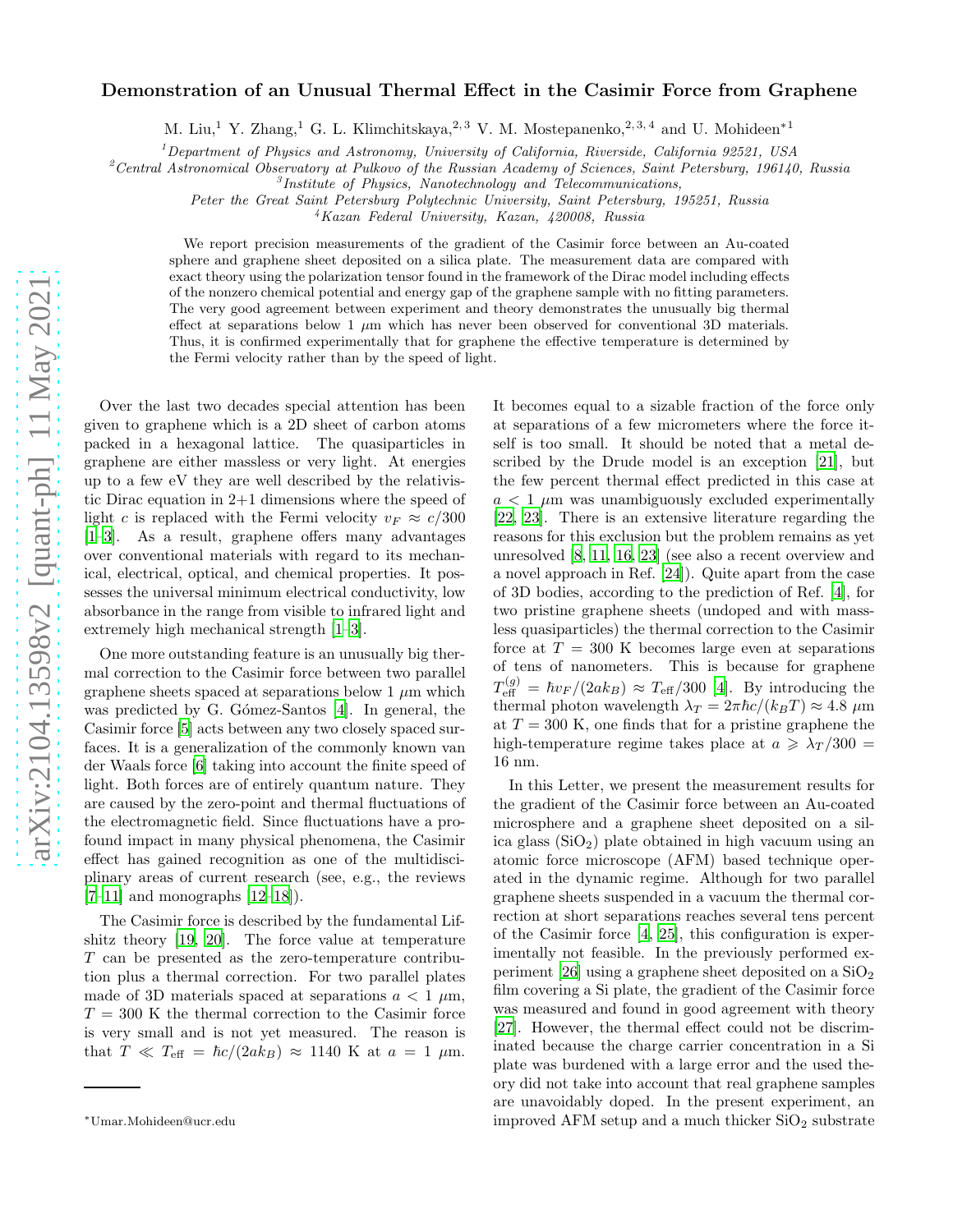(as suggested in Ref. [\[28\]](#page-5-11)) are used. We have also removed the Si plate and made a comparison with exact theory taking into account the nonzero chemical potential and energy gap of the graphene sample. As a result, the measured gradients of the Casimir force were found to be in a very good agreement with theory and the thermal effect was reliably demonstrated in the separation range from 250 to 590 nm where it constitutes from 4% to 10% of the total force gradient.

The Casimir force gradient measurement system consists of a tipless AFM cantilever [\[29\]](#page-5-12) whose spring constant was reduced through chemical etching before use. The corresponding cantilever resonant frequency was decreased from  $5.7579 \times 10^4$  to  $3.5286 \times 10^4$  rad/s by etching for 100 s in 60% KOH solution at 75◦C with stirring. The cantilever was washed in BOE solution and deionized water for 1 min each prior to etching. The etching process reduced the spring constant of the bare cantilever as described in Refs. [\[43](#page-5-13), [44\]](#page-5-14). As in previous experiments, a hollow glass microsphere was next attached to the end of the cantilever using silver epoxy and then coated with Au. The thickness of the Au coating and the diameter of the coated sphere were measured to be  $120 \pm 3$  nm and  $120.7 \pm 0.1$   $\mu$ m using an AFM and a scanning electron microscope, respectively. The rms roughness of the Au coating was measured to be  $\delta_s = 0.9 \pm 0.1$  nm. The resonant frequency of the complete Au coated cantilever-sphere system was measured in vacuum to be  $\omega_0 = 6.1581 \times 10^3$  rad/s.

The large area graphene monolayer [\[30](#page-5-15)] originally chemical vapor deposition (CVD) grown on a Cu foil was transferred onto a polished JGS2 grade fused silica double side optically polished substrate of 100 mm diameter and thickness of 500  $\mu$ m [\[31\]](#page-5-16) through an electrochemical delamination procedure [\[30,](#page-5-15) [32](#page-5-17)]. A  $1 \times 1$  cm<sup>2</sup> piece of the graphene coated fused silica wafer was then cut from the large sample and used in the experiment. The roughness of the graphene on the fused silica substrate was measured using an AFM to be  $\delta_g = 1.5 \pm 0.1$  nm after the force gradient measurements.

The graphene impurity concentration was determined after the Casimir force gradient measurement utilizing Raman spectroscopy, which was carried out using a Horiba Labram HR 800 system with 532 nm laser excitation (Laser Quantum, 65 mW power). A 100x objective lens with  $NA = 0.9$  was used, which leads to a laser spot size of  $\sim 0.4 \ \mu \text{m}^2$  (i.e., of 709 nm diameter). Experiments were performed at  $T = 294 \pm 0.5$  K. A 600 l/m grating was used to ensure the spectral range of interest (from  $1450 \text{ cm}^{-1}$  to 2900 cm<sup>-1</sup>) which includes both G and 2D disorder peaks of graphene. Before collection of spectra at each position, the signal intensity was maximized in real-time by adjusting the focus of the microscope, so that graphene sample was located in the focal plane. The spectrometer calibration was performed as per manual by reflecting the incident light. Spectral resolution

for G peak identification was measured to be  $0.1 \text{ cm}^{-1}$ . The spectra collected are integrated results of 10 acquisitions with each acquisition spanning over 10 s. The spectra were fit to Lorentzians to identify the G-peak. The G-peak value was compared to reported G-peak shifts with charge concentration in Ref. [\[33](#page-5-18)] to identify the impurity concentration in graphene. The latter was measured at 18 different uniformly distributed locations on the sample to arrive at an average impurity concentration of  $n = (4.2 \pm 0.3) \times 10^{12}$  cm<sup>-2</sup> where the random and systematic errors are summed to obtain the maximum possible value of the total error. The dominant impurity chemical type was Na resulting from the transfer process used [\[30\]](#page-5-15). The respective zero-temperature value of the chemical potential for our sample is given by [\[34](#page-5-19)]  $\mu = \hbar v_F \sqrt{\pi n} = 0.24 \pm 0.01$  eV. This value is relatively large and, thus, almost independent of T [\[35\]](#page-5-20). Regarding the energy gap  $\Delta$ , for graphene on a SiO<sub>2</sub> substrate its values vary between 0.01 and 0.2 eV [\[36](#page-5-21)[–40\]](#page-5-22).

Specifics of the vacuum chamber setup have been reported in detail in previous publications [\[41](#page-5-23)[–44\]](#page-5-14). The schematic is provided in Fig. 1 of Ref. [\[44\]](#page-5-14). The fused silica-supported graphene sample and gold sphere probe were loaded into the vacuum chamber which was pumped down to below  $9 \times 10^{-9}$  Torr using an oil free scroll pump and turbo pump prior to the force gradient measurements. Due to the sensitive nature of the graphene sample, the UV/Ar-ion radiation treatment used in previous experiments [\[42](#page-5-24)[–45\]](#page-5-25) for cleaning the Au surfaces was not implemented to avoid potential damage to the atomic layer graphene. The cantilever oscillation frequency and motion of the graphene surface were monitored by two fiber interferometers with 1550 nm and 500.1 nm laser light sources, respectively. A small separation distance change originating from mechanical drifts during the time span of the measurements were also taken into consideration. Details of the above mentioned operations and mechanisms are explained in Refs. [\[41,](#page-5-23) [43](#page-5-13), [44\]](#page-5-14). The gradient of the Casimir force was measured using a dynamic technique, where the force-induced frequencyshift of cantilever oscillation is directly taken using a phase lock loop (PLL) [\[41\]](#page-5-23). The cantilever oscillation amplitude was maintained at 10 nm and the PLL resolution was measured to be 55.3 mrad/s. To ensure the accuracy of the measurement, the residual potential difference between the gold and graphene surface was determined through a standard electrostatic calibration procedure [\[41](#page-5-23), [43,](#page-5-13) [44](#page-5-14)].

In the dynamic measurement scheme used here, the total force  $F_{\text{tot}}(a) = F_{\text{el}}(a) + F(a)$  acting on the Au coated sphere, where  $F_{el}(a)$  and  $F(a)$  are the electric and Casimir forces, respectively, and a is the separation distance between the sphere and graphene, modifies the resonant natural frequency of the cantilever-sphere oscillator system. The change in the frequency  $\Delta \omega = \omega_r - \omega_0$ , where  $\omega_r$  is the resonance frequency in the presence of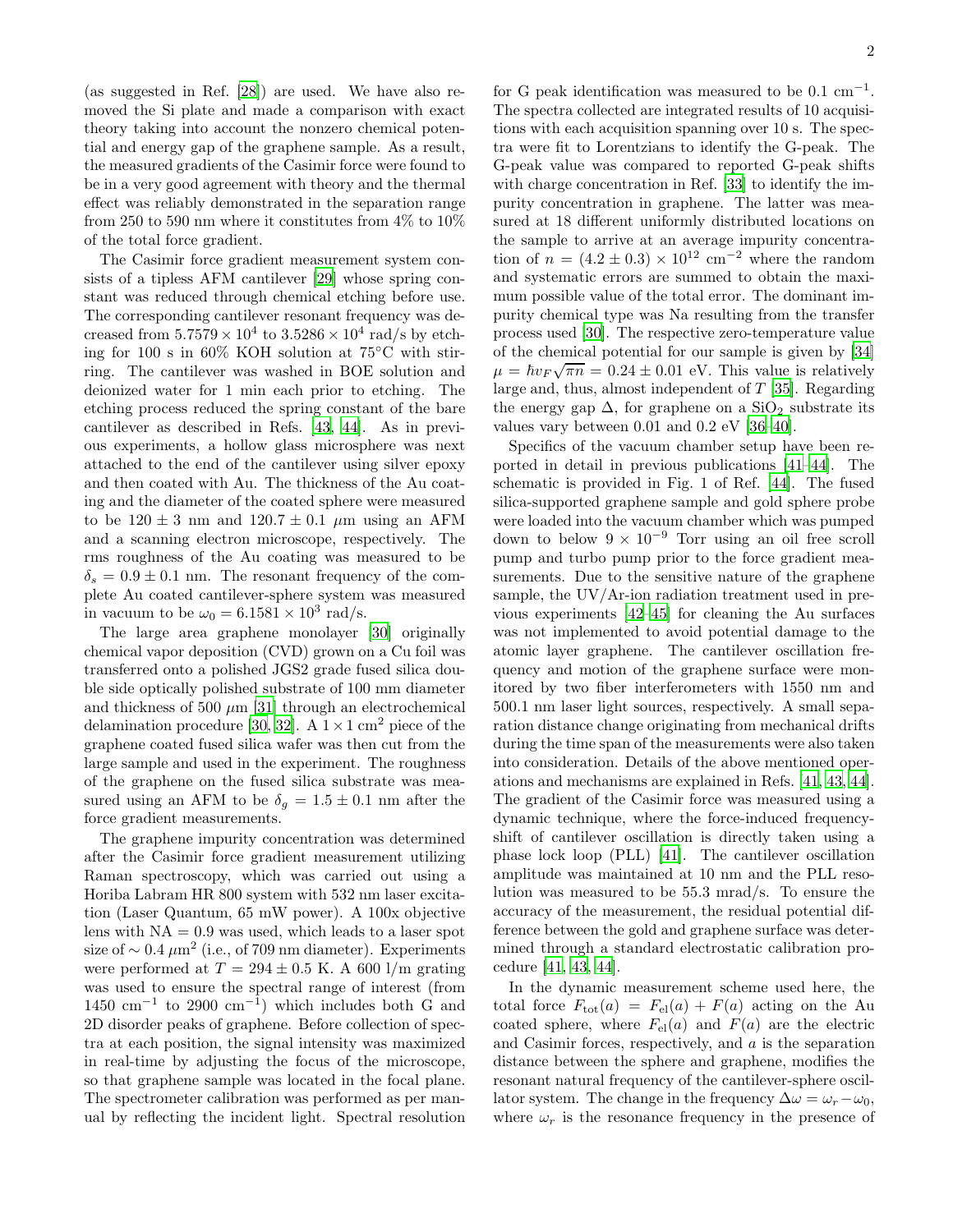external force  $F_{\text{tot}}(a)$ , was recorded by the PLL every 0.14 nm while the graphene plate was moved towards the grounded sphere starting at the maximum separation. This was repeated with each of ten different voltages  $V_i$ varied between 0.083 and 0.183 V and eleven voltages equal to the residual potential difference  $V_0$  (see below) applied to the graphene using ohmic contacts while the sphere remained grounded.

The gradients of the total and Casimir forces were found from the measured frequency shifts using electrostatic calibration. To perform the calibration of the setup, we used an expression for the electric force in sphere-plate geometry  $F_{el}(a) = X(a, R)(V_i - V_0)^2$ . Here,  $X(a, R)$  is a known function [\[16,](#page-5-6) [44](#page-5-14)] and  $V_0$  is the residual potential difference between a sphere and a graphene sheet which is nonzero even when both surfaces are grounded. In the linear regime realized in our measurement the gradient of the Casimir force is given by [\[44\]](#page-5-14)

<span id="page-2-0"></span>
$$
F'(a) = -\frac{\Delta \omega}{C} - (V_i - V_0)^2 \frac{\partial X(a, R)}{\partial a}, \quad (1)
$$

where  $C = \omega_0/(2k)$  and k is the spring constant of the cantilever. Note that the absolute separations between the zero levels of the roughness on the sphere and graphene are found from  $a = z_{\text{piezo}} + z_0$ , where  $z_{\text{piezo}}$ is the graphene plate movement due to the piezoelectric actuator and  $z_0$  is the closest approach between the Au sphere and graphene.

From the position of the maximum in the parabolic dependence of  $\Delta\omega$  on  $V_i$  in Eq. [\(1\)](#page-2-0), one can determine  $V_0$  with the help of a  $\chi^2$ -fitting procedure. From the curvature of the parabola with the help of the same fit it is possible to determine  $z_0$  and C. This was done at all the graphene-Au sphere separations used in our experiment. In Fig. 1 we present the values of  $V_0$  as a function of separation determined from the fit. The obtained values were corrected for mechanical drift of the frequency-shift signal, as discussed in Refs. [\[41,](#page-5-23) [43,](#page-5-13) [44](#page-5-14)]. As can be seen from Fig. 1, the resulting values of  $V_0$  do not depend on separation. To check this observation, we have performed the best fit of  $V_0$  to the straight lines  $V_0 = d + \theta a$ where  $a$  is measured in nanometers. It was found that  $d = 0.1326$  V and the slope is  $\theta = -2.73 \times 10^{-7}$  V/nm, i.e., the independence of  $V_0$  on a was confirmed to a high precision. This finally leads to the mean value  $V_0 = 0.1324$  V. Next the quantities  $z_0$  and C were determined from the fit at different separations and found to be separation independent. For our graphene sample the mean values were found to be  $z_0 = 236.9 \pm 0.6$  nm and  $C = (4.599 \pm 0.003) \times 10^5$  s/kg. From the measured resonant frequency we have confirmed that the obtained value of  $C$  results in the spring constant  $k$  consistent with the value determined prior to the Au coating of the cantilever.

At each separation, the gradient of the Casimir force was measured 21 times with different applied voltages



FIG. 1: The residual potential difference between a Au-coated sphere and a graphene sample is shown by the dots as a function of separation.

mentioned above. The mean values of the gradient of the Casimir force were found from Eq. [\(1\)](#page-2-0) with a step of 1 nm. The random errors of the mean were determined at a 67% confidence level and combined in quadrature with the systematic errors which are mostly determined by the errors in measuring the frequency shifts. The obtained measurement data for  $F'_{\text{expt}}(a)$  with their errors are shown in Fig. 2 as crosses where  $\Delta a = 0.6$  nm [for visual clarity in Fig. 2(a) all data points are indicated whereas in Figs.  $2(b,c)$  each second data point and in Fig. 2(d) only each third one are shown].

Now we compare the measurement results with theory. In Ref. [\[4](#page-4-2)], the Casimir force in graphene systems was calculated using the density-density correlation functions in the random-phase approximation (see also [\[46\]](#page-5-26)). This formalism is equivalent to the nonretarded version of the Lifshitz theory (in so doing, the relativistic effects were shown to be insignificant [\[4\]](#page-4-2)). Here, we use the relativistic version of the Lifshitz formula with reflection coefficients expressed via the exact polarization tensor of graphene in the framework of the Dirac model taking into account the nonzero energy gap  $\Delta$  and chemical potential  $\mu$  [\[47](#page-5-27)[–50\]](#page-5-28). Note that even at the shortest separation considered  $(a = 250 \text{ nm})$  the characteristic energy of the Casimir effect  $\hbar\omega_c = \hbar c/(2a) = 0.4$  eV is well within the application region of the Dirac model. Because of this the absorption peak of graphene at  $\lambda = 270$  nm  $(\hbar\omega = 2\pi\hbar c/\lambda \approx 4.59 \text{ eV})$  does not influence the obtained results. Then, using the proximity force approximation (PFA) [\[16\]](#page-5-6), the gradient of the Casimir force acting between a Au sphere of radius  $R$  and a graphene-coated  $\text{SiO}_2$  plate spaced at the separation a at temperature T is given by [\[25,](#page-5-8) [27\]](#page-5-10)

<span id="page-2-1"></span>
$$
F'(a,T) = 2k_B TR \sum_{l=0}^{\infty} ' \int_0^{\infty} q_l k_{\perp} dk_{\perp}
$$
  
 
$$
\times \sum_{\alpha} [r_{\alpha}^{-1}(i\xi_l, k_{\perp}) R_{\alpha}^{-1}(i\xi_l, k_{\perp}) e^{2aq_l} - 1]^{-1}.
$$
 (2)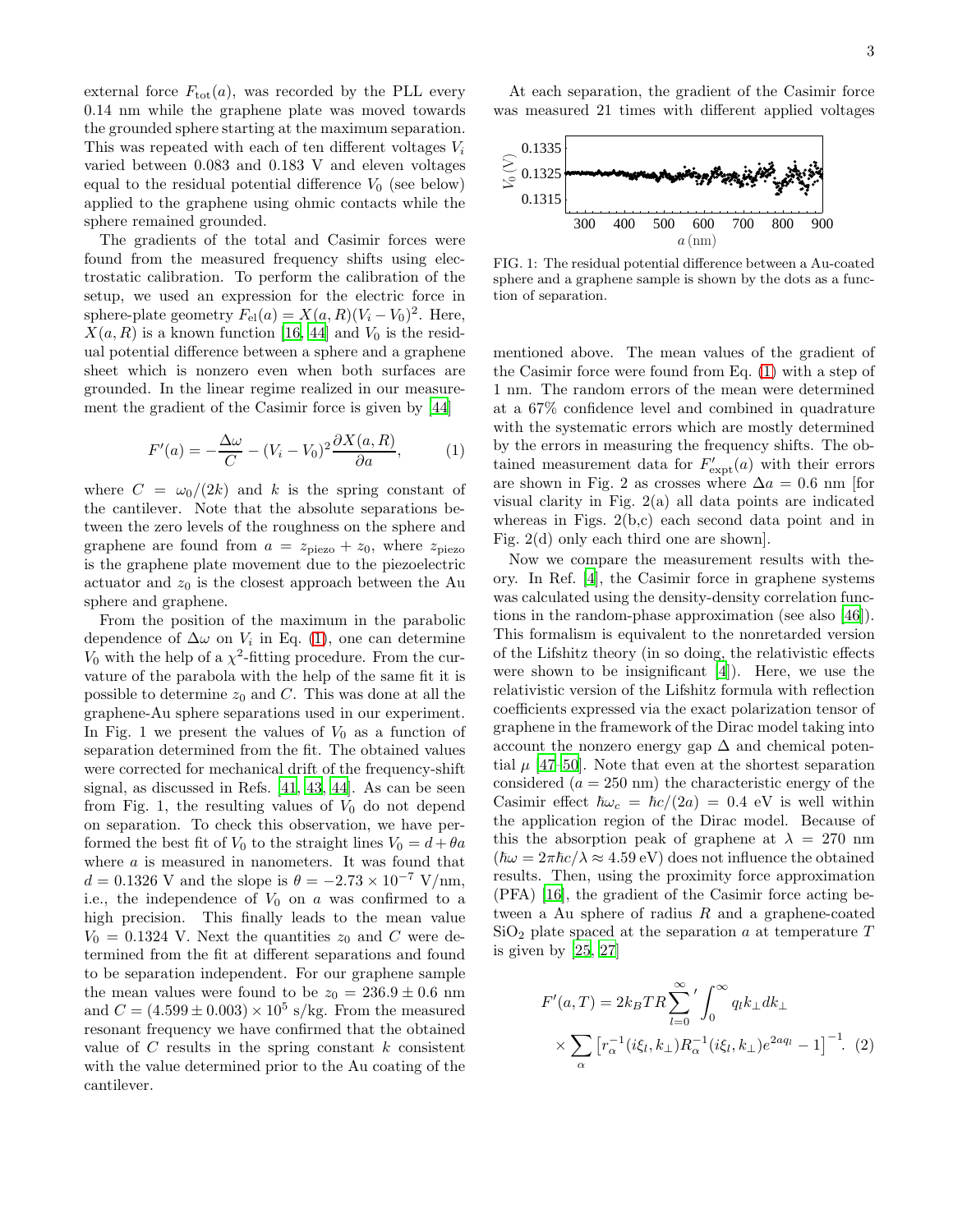

FIG. 2: The mean gradient of the Casimir force is shown by the crosses as a function of separation. The top and bottom theoretical bands are computed at  $T = 294$  K and 0 K, respectively (see the text for further discussion).

Here, the prime on the summation sign in  $l$  divides the term with  $l = 0$  by 2,  $k_{\perp}$  is the magnitude of the wave vector projection on the graphene,  $\xi_l = 2\pi k_B T l/\hbar$ are the Matsubara frequencies,  $q_l = \sqrt{k_\perp^2 + \xi_l^2/c^2}$ , and the summation in  $\alpha$  is over the transverse magnetic ( $\alpha =$ TM) and transverse electric  $(\alpha = TE)$  polarizations of the electromagnetic field (note that the thicknesses of Au coating and  $SiO<sub>2</sub>$  plate allow consideration of a sphere as all-gold and a plate as a semispace [\[16\]](#page-5-6)). The reflection coefficients  $r_{\alpha}$  on the boundaries between Au and vacuum and  $R_{\alpha}$  between vacuum and graphene-coated plate are given by [\[25,](#page-5-8) [27,](#page-5-10) [51\]](#page-5-29)

$$
r_{\rm TM}(i\xi_l, k_{\perp}) = \frac{\varepsilon_l^{(1)}q_l - k_l^{(1)}}{\varepsilon_l^{(1)}q_l + k_l^{(1)}}, \ r_{\rm TE}(i\xi_l, k_{\perp}) = \frac{q_l - k_l^{(1)}}{q_l + k_l^{(1)}},
$$
  
\n
$$
R_{\rm TM}(i\xi_l, k_{\perp}) = \frac{\hbar k_{\perp}^2 (\varepsilon_l^{(2)}q_l - k_l^{(2)}) + q_l k_l^{(2)} \Pi_{00,l}}{\hbar k_{\perp}^2 (\varepsilon_l^{(2)}q_l + k_l^{(2)}) + q_l k_l^{(2)} \Pi_{00,l}},
$$
  
\n
$$
R_{\rm TE}(i\xi_l, k_{\perp}) = \frac{\hbar k_{\perp}^2 (q_l - k_l^{(2)}) - \Pi_l}{\hbar k_{\perp}^2 (q_l + k_l^{(2)}) + \Pi_l}, \tag{3}
$$

where  $\varepsilon_l^{(n)} = \varepsilon^{(n)}(i\xi_l)$  with  $n = 1, 2$  are the dielectric permittivities of Au and SiO<sub>2</sub>, respectively, and  $k_l^{(n)}$  =  $\sqrt{k_{\perp}^2 + \varepsilon_l^{(n)}}$  $\int_l^{(n)} \xi_l^2/c^2$ . The components of the polarization tensor of graphene are  $\Pi_{\beta\gamma,l} \equiv \Pi_{\beta\gamma}(i\xi_l, k_\perp, T, \Delta, \mu)$ , where  $\beta$ ,  $\gamma = 0, 1, 2$ , and the combination of these components  $\Pi_l$  is defined as

$$
\Pi_l = k_\perp^2 \Pi_{\beta,\,l}^{\,\beta} - q_l^2 \Pi_{00,l}.\tag{4}
$$

It is convenient to present the quantities  $\Pi_{00,l}$  and  $\Pi_l$ in the form

$$
\Pi_{00,l} = \Pi_{00,l}^{(0)} + \Pi_{00,l}^{(1)}, \quad \Pi_l = \Pi_l^{(0)} + \Pi_l^{(1)}, \tag{5}
$$

where the first contributions describe undoped graphene  $(\mu = 0)$  with a nonzero energy gap  $(\Delta = 2mv_F^2, m$  is the mass of quasiparticles) at  $T = 0$  but with  $\omega = i \xi_l$ , and the second ones take into account an explicit dependence of the polarization tensor on T and  $\mu$ . It has been shown that [\[47](#page-5-27), [48](#page-5-30)]

$$
\Pi_{00,l}^{(0)} = \frac{\alpha \hbar k_{\perp}^2}{\tilde{q}_l} \Psi(D_l), \quad \Pi_l^{(0)} = \alpha \hbar \tilde{q}_l \Psi(D_l), \qquad (6)
$$

where  $\tilde{q}_l = \sqrt{v_F^2 k_\perp^2 + \xi_l^2}/c$ ,  $\alpha = e^2/(\hbar c)$  is the fine structure constant,  $\Psi(x) = 2[x + (1 - x^2) \arctan(x^{-1})],$  and  $D_l = \Delta/(\hbar c \tilde{q}_l).$ 

The exact expressions for  $\Pi_{00,l}^{(1)}$  and  $\Pi_l^{(1)}$  can be found in Refs. [\[50](#page-5-28), [51](#page-5-29)]

<span id="page-3-0"></span>
$$
\Pi_{00,l}^{(1)} = \frac{4\alpha\hbar c^2 \tilde{q}_l}{v_F^2} \int_{D_l}^{\infty} du \left( \sum_{\kappa=\pm 1} \frac{1}{e^{B_l u + \kappa \frac{\mu}{k_B T}} + 1} \right)
$$
  
 
$$
\times \left[ 1 - \text{Re} \frac{1 - u^2 + 2i\gamma_l u}{(1 - u^2 + 2i\gamma_l u + D_l^2 - \gamma_l^2 D_l^2)^{1/2}} \right],
$$
  
\n
$$
\Pi_l^{(1)} = -\frac{4\alpha\hbar \tilde{q}_l \xi_l^2}{v_F^2} \int_{D_l}^{\infty} du \left( \sum_{\kappa=\pm 1} \frac{1}{e^{B_l u + \kappa \frac{\mu}{k_B T}} + 1} \right)
$$
  
\n
$$
\times \left[ 1 - \text{Re} \frac{(1 + i\gamma_l^{-1} u)^2 + (\gamma_l^{-2} - 1)D_l^2}{(1 - u^2 + 2i\gamma_l u + D_l^2 - \gamma_l^2 D_l^2)^{1/2}} \right], (7)
$$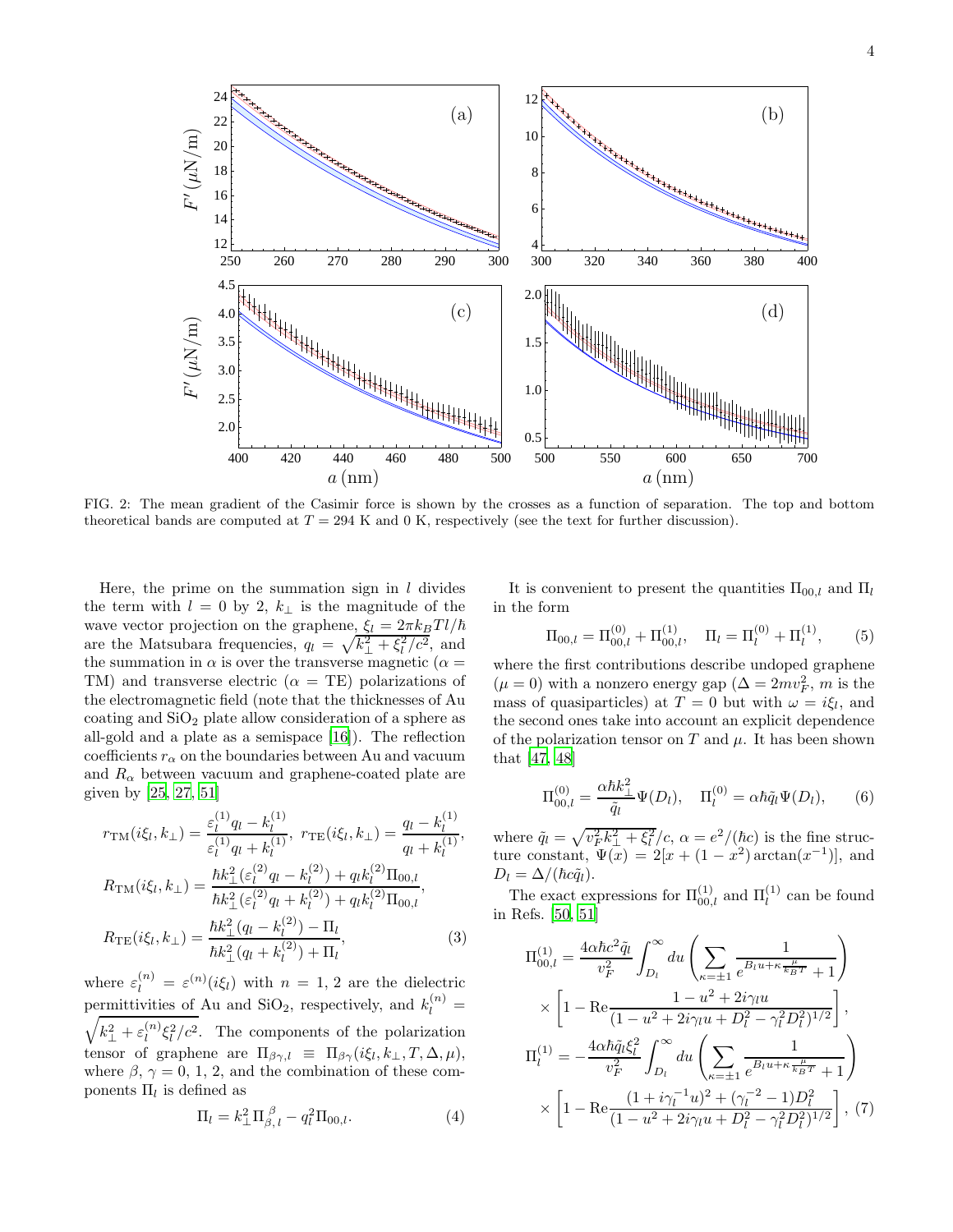where  $\gamma_l \equiv \xi_l/(c\tilde{q}_l)$  and  $B_l \equiv \hbar c\tilde{q}_l/(2k_BT)$ .

The values of  $\varepsilon_l^{(n)}$  where obtained [\[8,](#page-4-8) [16\]](#page-5-6) by means of the Kramers-Kronig relation using the tabulated optical data for Au and  $SiO<sub>2</sub>$  [\[52](#page-5-31)]. Note that due to the smallness of the reflection coefficient  $R_{TE}(0, k_{\perp})$  the values of force gradients are almost independent of the type of extrapolation of the available optical data for Au down to zero frequency.

The gradients of the Casimir force computed by Eqs. [\(2\)](#page-2-1)–[\(7\)](#page-3-0) at  $T = 294$  K were corrected (a fraction of 1% effect) for the presence of surface roughness [\[8,](#page-4-8) [16](#page-5-6)]

$$
F'_{\text{theor}}(a,T) = \left(1 + 10 \frac{\delta_s^2 + \delta_g^2}{a^2}\right) F'(a,T). \tag{8}
$$

The same computations have been repeated at  $T = 0$ when the summation on  $l$  in Eq. [\(2\)](#page-2-1) is replaced with integration (the explicit expressions for  $\Pi_{00}(i\xi, k_{\perp}, 0, \Delta, \mu)$ and  $\Pi(i\xi, k_\perp, 0, \Delta, \mu)$  are contained in Ref. [\[51](#page-5-29)]).

The computational results for the boundaries of allowed theoretical bands are shown in Fig. 2 by the top and bottom pairs of lines computed at  $T = 294$  K and  $T = 0$  K, respectively. These lines were obtained in the following most conservative manner. The upper lines in both pairs were computed for  $\mu = 0.25$  eV,  $\Delta = 0$  eV, whereas the lower lines — for  $\mu = 0.23$  eV,  $\Delta = 0.2$  eV (we recall that with increasing  $\mu$  and  $\Delta$  the force gradient increases and decreases, respectively). Keeping in mind that the PFA slightly increases the force gradients, we did not correct the upper lines for the PFA errors but introduced the maximum possible correction factor of  $(1 - a/R)$  to the lower boundary lines [\[53](#page-5-32)[–57\]](#page-6-0). The widths of theoretical bands have also been increased to incorporate errors in the sphere radius and optical data of Au and  $SiO<sub>2</sub>$ .

As is seen in Fig. 2, the measurement data are in excellent agreement with theoretical predictions at  $T = 294$ K. The unusual thermal effect in the force gradient equal to the difference between the top and bottom bands is conclusively demonstrated over the region from 250 to 590 nm. Specifically, at  $a = 250, 300, 400, 500,$  and 590 nm the thermal correction reaches 4%, 5%, 7%, 8.5%, and 10% of the total force gradient, respectively. This correction is smaller than for a pristine graphene because it is suppressed by the relatively large value of  $\mu$ . The thermal correction is contributed by a summation over the T -dependent Matsubara frequencies and an explicit dependence of the polarization tensor on  $T$  as a parameter. For a pristine graphene both effects contribute almost equally [\[25\]](#page-5-8). In our case a summation over the Matsubara frequencies contributes 70%, 81%, and 88% of the thermal correction at  $a = 250, 400,$  and 600 nm, respectively.

To conclude, we demonstrated the unusual thermal effect in the Casimir force from graphene at separations below 1  $\mu$ m. Although similar effects are the subject of considerable literature, they have never been observed in measurements of the Casimir interaction at short separations. This result is important not only for the fundamental investigations of graphene and for Casimir physics, but for numerous applications in nanoscale science.

The work of M. L., Y. Z. and U. M. was partially supported by the NSF grant PHY-2012201. The work of G. L. K. and V. M. M. was partially supported by the Peter the Great Saint Petersburg Polytechnic University in the framework of the Russian state assignment for basic research (project N FSEG-2020-0024). V. M. M. was partially funded by the Russian Foundation for Basic Research, Grant No. 19-02-00453 A. His work was also partially supported by the Russian Government Program of Competitive Growth of Kazan Federal University.

- <span id="page-4-0"></span>[1] A. H. Castro Neto, F. Guinea, N. M. R. Peres, K. S. Novoselov, and A. K. Geim, The electronic properties of graphene, Rev. Mod. Phys. 81, 109 (2009).
- [2] Physics of Graphene, ed. H. Aoki and M. S. Dresselhaus (Springer, Cham, 2014).
- <span id="page-4-1"></span>[3] M. I. Katsnelson, The Physics of Graphene (Cambridge University Press, Cambridge, 2020).
- <span id="page-4-2"></span>[4] G. Gómez-Santos, Thermal van der Waals interaction between graphene layers, Phys. Rev. B 80, 245424 (2009).
- <span id="page-4-3"></span>[5] H. B. G. Casimir, On the attraction between two perfectly conducting bodies, Proc. Kon. Ned. Akad. Wet. B 51, 793 (1948).
- <span id="page-4-4"></span>[6] V. A. Parsegian, Van der Waals Forces: Handbook for Biologists, Chemists, Engineers, and Physicists (Cambridge University Press, Cambridge, 2005).
- <span id="page-4-5"></span>[7] M. Kardar and R. Golestanian, The "friction" of vacuum, and other fluctuation-induced forces, Rev. Mod. Phys. 71, 1233 (1999).
- <span id="page-4-8"></span>[8] G. L. Klimchitskaya, U. Mohideen, and V. M. Mostepanenko, The Casimir force between real materials: Experiment and theory, Rev. Mod. Phys. 81, 1827 (2009).
- [9] R. H. French, V. A. Parsegian, R. Podgornik, et al., Long range interactions in nanoscale science, Rev. Mod. Phys. 82, 1887 (2010).
- [10] A. W. Rodrigues, F. Capasso, and S. G. Johnson, The Casimir effect in microstructured geometries, Nat. Photon. 5, 211 (2011).
- <span id="page-4-6"></span>[11] L. M. Woods, D. A. R. Dalvit, A. Tkatchenko, P. Rodriguez-Lopez, A. W. Rodriguez, and R. Podgornik, Materials perspective on Casimir and van der Waals interactions, Rev. Mod. Phys. 88, 045003 (2016).
- <span id="page-4-7"></span>[12] J. Mahanty and B. W. Ninham, *Dispersion Forces* (Academic Press, London, 1976).
- [13] P. W. Milonni, The Quantum Vacuum. An Introduction to Quantum Electrodynamics (Academic Press, San Diego, 1994).
- [14] V. M. Mostepanenko and N. N. Trunov, The Casimir Effect and Its Applications (Clarendon Press, Oxford, 1997).
- [15] K. A. Milton, The Casimir Effect: Physical Manifestations of Zero-Point Energy (World Scientific, Singapore, 2001).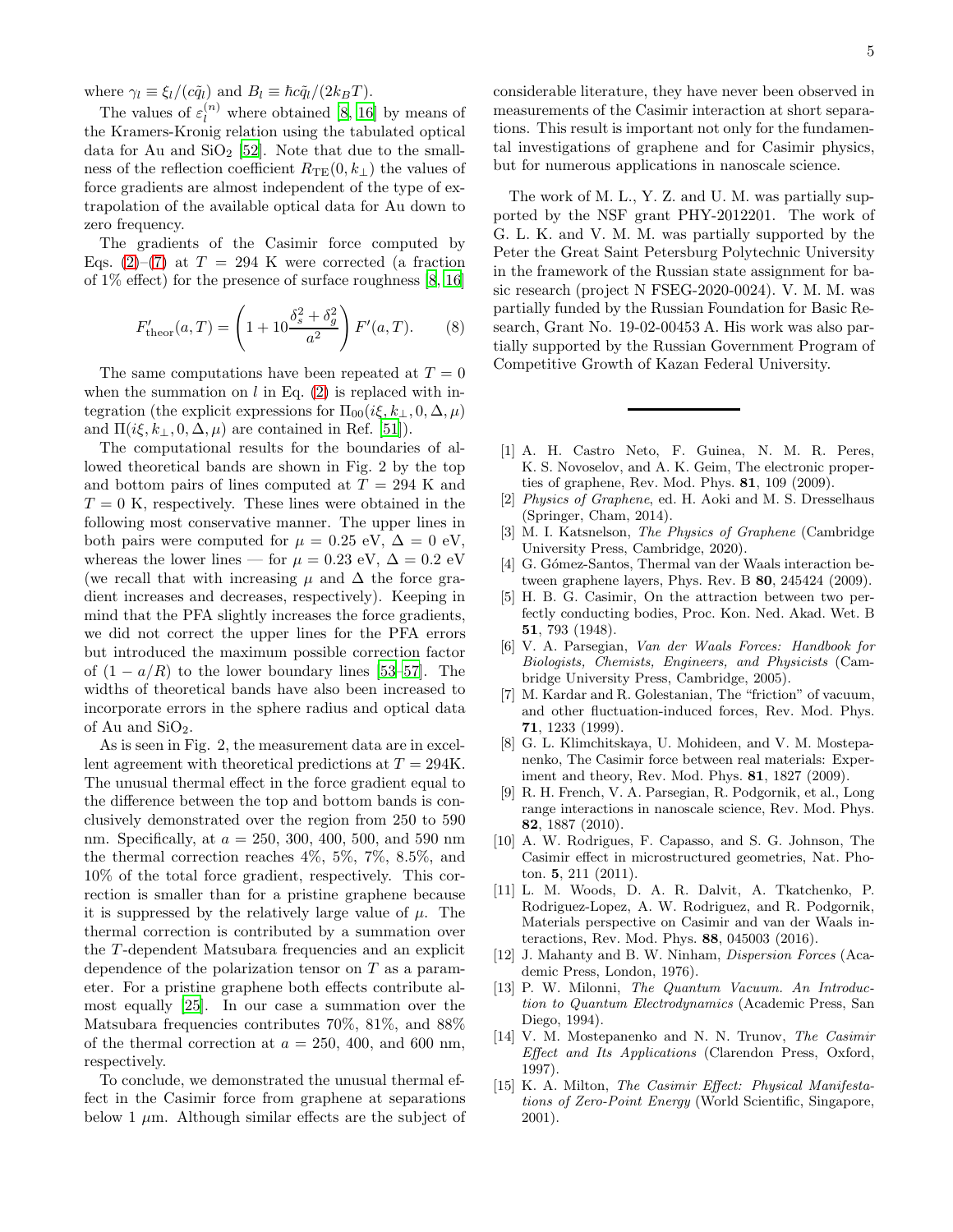- <span id="page-5-6"></span>[17] S. Y. Buhmann, Disperson Forces, I,II (Springer, Berlin, 2012).
- <span id="page-5-0"></span>[18] Bo E. Sernelius, Fundamentals of van der Waals and Casimir Interactions (Springer, New York, 2018).
- <span id="page-5-1"></span>[19] E. M. Lifshitz, The theory of molecular attractive forces between solids, Zh. Eksp. Teor. Fiz. 29, 94 (1955) [Sov. Phys. JETP 2, 73 (1956)].
- <span id="page-5-2"></span>[20] E. M. Lifshitz and L. P. Pitaevskii, Statistical Physics, Part II (Pergamon, Oxford, 1980).
- <span id="page-5-3"></span>[21] M. Boström and Bo E. Sernelius, Thermal Effects on the Casimir Force in the  $0.1-5 \mu m$  Range, Phys. Rev. Lett. 84, 4757 (2000).
- <span id="page-5-4"></span>[22] R. S. Decca, D. López, E. Fischbach, G. L. Klimchitskaya, D. E. Krause, and V. M. Mostepanenko, Tests of new physics from precise measurements of the Casimir pressure between two gold-coated plates, Phys. Rev. D 75, 077101 (2007).
- <span id="page-5-5"></span>[23] G. Bimonte, D. López, and R. S. Decca, Isoelectronic determination of the thermal Casimir force, Phys. Rev. B 93, 184434 (2016).
- <span id="page-5-7"></span>[24] G. L. Klimchitskaya and V. M. Mostepanenko, An alternative response to the off-shell quantum fluctuations: A step forward in resolution of the Casimir puzzle, Eur. Phys. J. C 80, 900 (2020).
- <span id="page-5-8"></span>[25] G. L. Klimchitskaya and V. M. Mostepanenko, Origin of large thermal effect in the Casimir interaction between two graphene sheets, Phys. Rev. B 91, 174501 (2015).
- <span id="page-5-9"></span>[26] A. A. Banishev, H. Wen, J. Xu, R. K. Kawakami, G. L. Klimchitskaya, V. M. Mostepanenko, and U. Mohideen, Phys. Rev. B 87, 205433 (2013).
- <span id="page-5-10"></span>[27] G. L. Klimchitskaya, U. Mohideen, and V. M. Mostepanenko, Theory of the Casimir interaction for graphenecoated substrates using the polarization tensor and comparison with experiment, Phys. Rev. B 89, 115419 (2014).
- <span id="page-5-11"></span>[28] G. L. Klimchitskaya and V. M. Mostepanenko, Observability of thermal effects in the Casimir interaction from graphene-coated substrates, Phys. Rev. A 89, 052512 (2014).
- <span id="page-5-12"></span>[29] HQ: CSC38/tipless, MicroMash, Watsonville, CA, <http://www.nanoandmore.com>
- <span id="page-5-15"></span>[30] Grolltex, San Diego, CA,<http://www.grolltex.com>
- <span id="page-5-16"></span>[31] MSE Supplies, Tucson, AZ, <http://www.msesupplies.com>
- <span id="page-5-17"></span>[32] Y. Wang, Y. Zheng, X. Xu, E. Dubuisson, Q. Bao, J. Lu, and K. Ping Loh, Electrochemical Delamination of CVD-Grown Graphene Film: Toward the Recyclable Use of Copper Catalyst, ACS Nano 5, 9927 (2011).
- <span id="page-5-18"></span>[33] A. Das, S. Pisana, B. Chakraborty, S. Piscanec, S. K. Saha, U. V. Waghmare, K. S. Novoselov, H. R. Krishnamurthy, A. K. Geim, A. C. Ferrari, and A. K. Sood, Monitoring dopants by Raman scattering in an electrochemically top-gated graphene transistor, Nature Nanotech. 3, 210 (2008).
- <span id="page-5-19"></span>[34] L. A. Falkovsky, Optical properties of graphene, J. Phys.: Conf. Series 129, 012004 (2008).
- <span id="page-5-20"></span>[35] L. A. Falkovsky, Thermodynamics of electron-hole liquids in graphene, Pis'ma v ZETF 98, 183 (2013) [JETP Letters 98, 161 (2013)].
- <span id="page-5-21"></span>[36] Y.-J. Kang, J. Kang, and K. J. Chang, Electronic structure of graphene and doping effect on  $SiO<sub>2</sub>$ , Phys. Rev.

B 78, 115404 (2008).

- [37] P. Shemella and S. K. Nayak, Electronic structure and band-gap modulation of graphene via substrate surface chemistry, Appl. Phys. Lett. 94, 032101 (2009).
- [38] T. C. Nguyen, M. Otani, and S. Okada, Semiconducting Electronic Property of Graphene Adsorbed on (0001) Surfaces of SiO2, Phys. Rev. Lett. 106, 106801 (2011).
- [39] Z. Ao, M. Jiang, Z. Wen and S. Li, Density functional theory calculations on graphene/ $\alpha$ -SiO<sub>2</sub>(0001) interface, Nanoscale Res. Lett. 7, 158 (2012).
- <span id="page-5-22"></span>[40] W. Gao, P. Xiao, G. Henkelman, K. M. Liechti, and R. Huang, Interfacial adhesion between graphene and silicon dioxide by density functional theory with van der Waals corrections, J. Phys. D: Appl. Phys. 47, 255301 (2014).
- <span id="page-5-23"></span>[41] C.-C. Chang, A. A. Banishev, R. Castillo-Garza, G. L. Klimchitskaya, V. M. Mostepanenko, and U. Mohideen, Gradient of the Casimir force between Au surfaces of a sphere and a plate measured using an atomic force microscope in a frequency-shift technique, Phys. Rev. B 85, 165443 (2012).
- <span id="page-5-24"></span>[42] J. Xu, G. L. Klimchitskaya, V. M. Mostepanenko, and U. Mohideen, Reducing detrimental electrostatic effects in Casimir-force measurements and Casimir-force-based microdevices, Phys. Rev. A 97, 032501 (2018).
- <span id="page-5-13"></span>[43] M. Liu, J. Xu, G. L. Klimchitskaya, V. M. Mostepanenko, and U. Mohideen, Examining the Casimir puzzle with an upgraded AFM-based technique and advanced surface cleaning, Phys. Rev. B 100, 081406(R) (2019).
- <span id="page-5-14"></span>[44] M. Liu, J. Xu, G. L. Klimchitskaya, V. M. Mostepanenko, and U. Mohideen, Precision measurements of the gradient of the Casimir force between ultraclean metallic surfaces at larger separations, Phys. Rev. A 100, 052511 (2019).
- <span id="page-5-25"></span>[45] M. Liu, R. Shafer, J. Xu, and U. Mohideen, Elimination of electrostatic forces in precision Casimir force measurements using UV and Argon ion radiation, Mod. Phys. Lett. A 35, 2040001 (2020).
- <span id="page-5-26"></span>[46] Bo E. Sernelius, Retarded interactions in graphene systems, Phys. Rev. B 85, 195427 (2012); 89, 079901(E) (2014).
- <span id="page-5-27"></span>[47] M. Bordag, I. V. Fialkovsky, D. M. Gitman, and D. V. Vassilevich, Casimir interaction between a perfect conductor and graphene described by the Dirac model, Phys. Rev. B 80, 245406 (2009).
- <span id="page-5-30"></span>[48] I. V. Fialkovsky, V. N. Marachevsky, and D. V. Vassilevich, Finite-temperature Casimir effect for graphene, Phys. Rev. B 84, 035446 (2011).
- [49] M. Bordag, G. L. Klimchitskaya, V. M. Mostepanenko, and V. M. Petrov, Quantum field theoretical description for the reflectivity of graphene, Phys. Rev. D 91, 045037 (2015); 93, 089907(E) (2016).
- <span id="page-5-28"></span>[50] M. Bordag, I. Fialkovskiy, and D. Vassilevich, Enhanced Casimir effect for doped graphene, Phys. Rev. B 93, 075414 (2016); **95**, 119905(E) (2017).
- <span id="page-5-29"></span>[51] G. Bimonte, G. L. Klimchitskaya, and V. M. Mostepanenko, Thermal effect in the Casimir force for graphene and graphene-coated substrates: Impact of nonzero mass gap and chemical potential, Phys. Rev. B 96, 115430 (2017).
- <span id="page-5-31"></span>[52] E. D. Palik (ed.), Handbook of Optical Constants of Solids (Academic Press, New York, 1985).
- <span id="page-5-32"></span>[53] C. D. Fosco, F. C. Lombardo, and F. D. Mazzitelli, Proximity force approximation for the Casimir energy as a